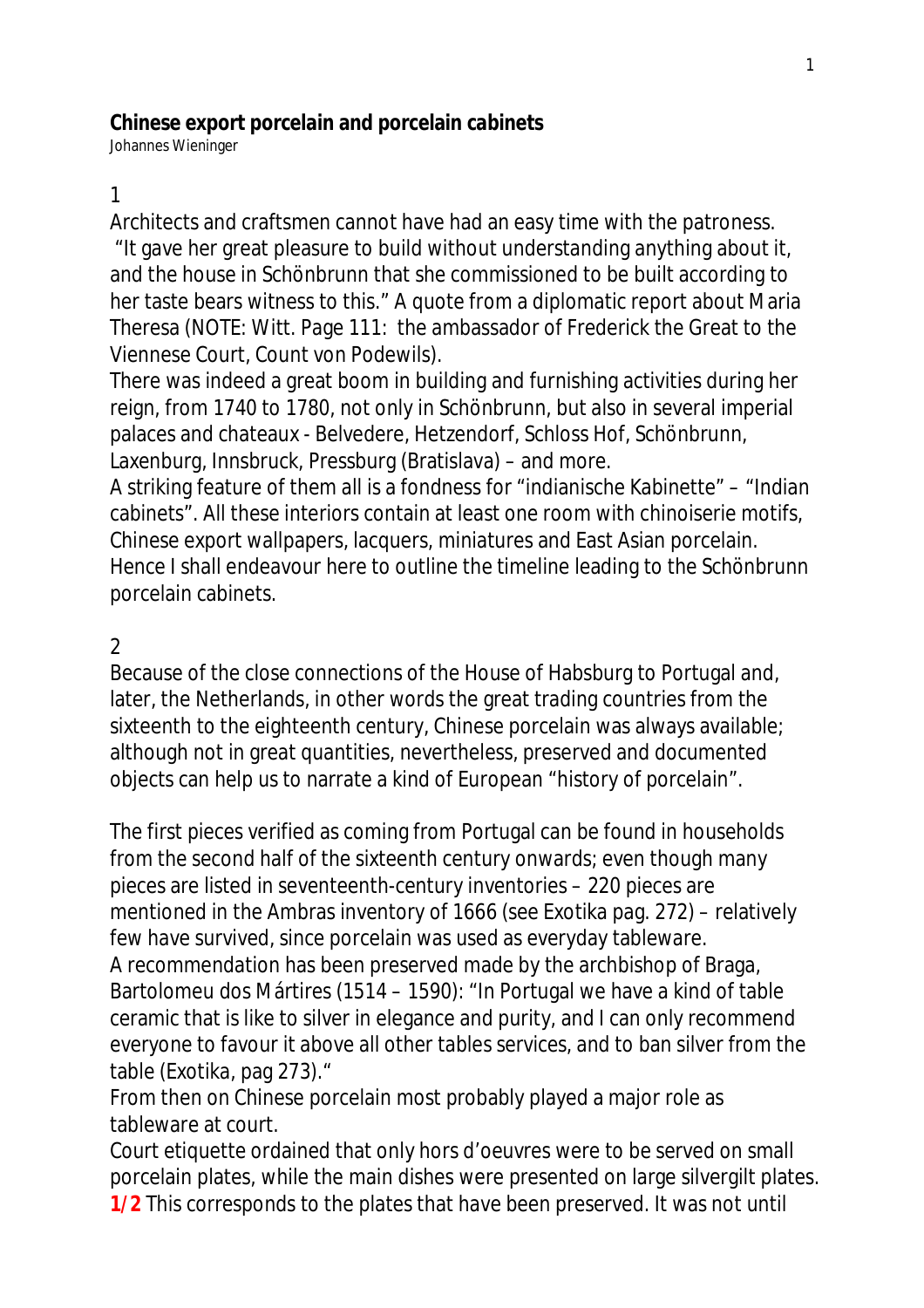the mid-eighteenth century, hence under Maria Theresa **3**, that complete table services were ordered and decked. (In this point I cite a not yet published lecture by Michael Pölzl, who is doing research on Viennese Court ceremonial).

## 3

Decorating rooms with porcelain was a very different matter, however; evidently a strict distinction was kept between everyday tableware and decorative porcelain.

In China itself, bright ceramics were part of interiors, on one hand for aesthetic reasons – the dark wood of the furnishings combining with the wall textiles and bright porcelain corresponded to the aesthetic sensibility for colour, on the other hand in order to bring more light, more brightness into the room. The custom can also be observed in Islamic regions of Asia, as demonstrated from the fifteenth century on by the "Chini khaneh" **4** in the Ardabil shrine, or the niches decorated with ceramics in the residential part of the Topkapi Serai **5** in Istanbul. One of the first european examples is the so called "pyramid vault" in the De Santos Palace **6** in Lissabon with Chinese porcelains, built around 1630. These grandiose rooms were created in the period prior to 1640, thus approximately at the same time as the East India Company began to ship porcelain in great quantities to Europe. The company started in 1602, trade concentrated at the beginning on spices and tea, then rapidly shifted to textiles and porcelain. While only little porcelain came to Europe at the start – in 1614 this amounted to no more than around 70,000 pieces and not always of the best quality – the quantity increased to double the amount in the 1640s.

The end of the Ming Dynasty in China in 1644 – most furnaces near Jingdezheng were destroyed in a civil war situation – brought with it a collapse of the porcelain market, which could only be stopped by increased imports from Japan, Persia and native production in and around Delft. The quantity of imported porcelain did not increase until after the mid-century – England started trade relations with China and the porcelain export via Canton around 1650; meanwhile, wares from Japan gained in significance. As early as 1661, more than 90,000 pieces of porcelain were exported from Japan, which does not imply that all the works were necessarily Japanese: Chinese wares were sold to Japan and then – to compensate for shortages – traded to Europe through the VOC (Dutch East India Company). In Nagasaki not only Dutch merchants had their trade center at Dejima, also their strong Chinese rivals were established in Nagasaki and dominated Japanese trade. The revival of the great manufactories and the export-oriented inter-cultural opening during the rule of the Kangxi emperors since 1662 inundated the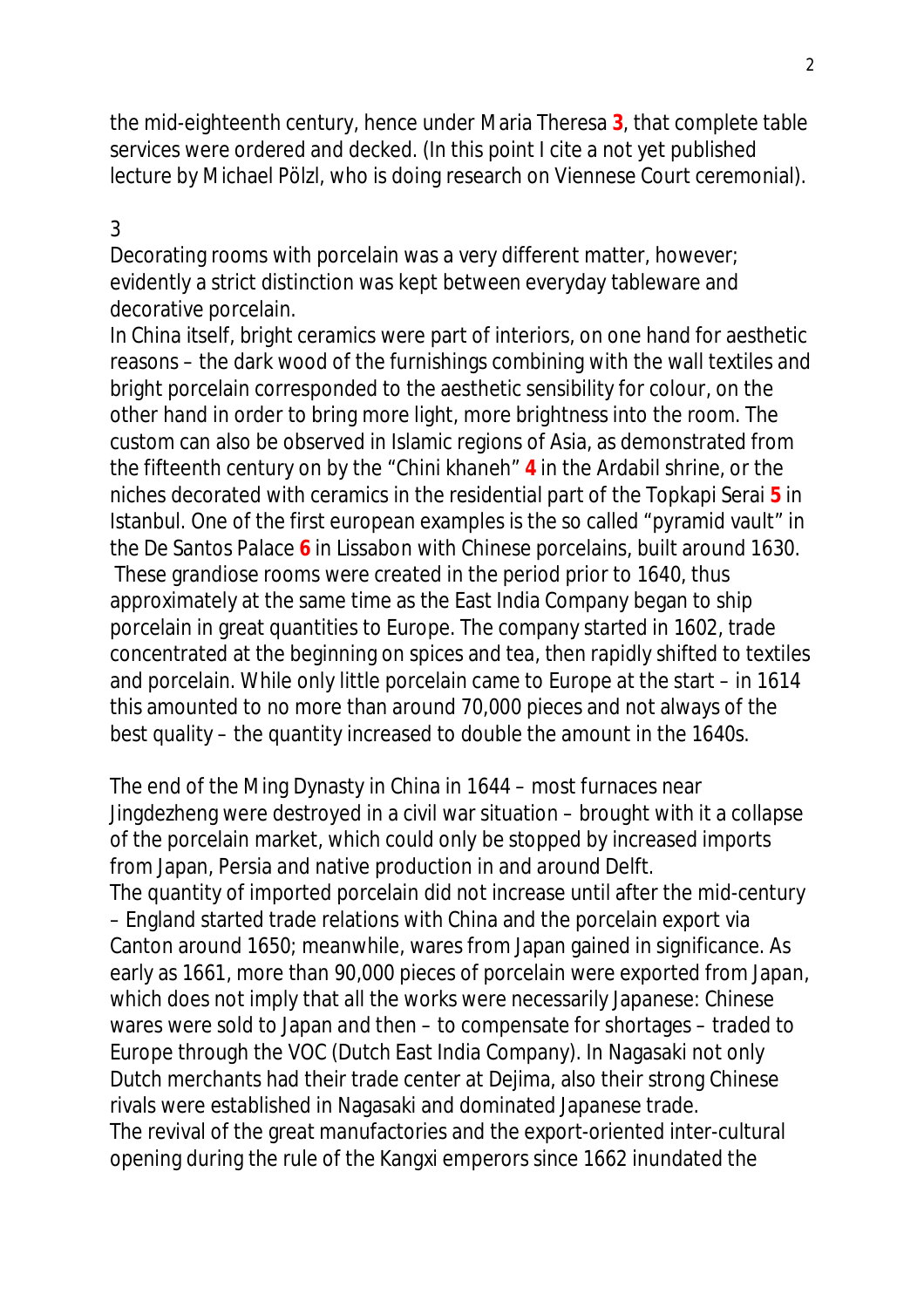market with lower-quality wares as well, so that in 1682 a letter from the VOC complained that trade in porcelain now yielded only losses.

The VOC rapidly lost its monopoly status, rivals sprang up and not only in England, furthermore many independent merchants imported and traded on their own account. One of these financially robust groups, stemming mostly from Antwerp and Ghent, chose Ostend as its home port, from where 2-3 ships a year reached their trading hadquarter in Canton. The trade of the so-called "Asiatic Company" was very successful, too successful, since it was invested with a privilege from Emperor Charles VI. In the tough negotiations for the Pragmatic Sanction, authorisation was suspended at first for seven years and then finally revoked in 1731.

This period marked a turnaround in export wares from China. While previously moulds were the main products made "on demand" in China – the first European models were being produced as early as 1635 – now both moulds and decorations could be ordered: the new business model was called "China for the West" and was operated primarily by the English side. Extensive tableware and decorative pieces such as we can see in the Imperial Silver Collection in the Hofburg now accounted for a major part of the export wares, besides tea and textiles. Trade within Europe was at first operated in auctions lasting days and weeks, porcelain was then circulated throughout Europe via wholesale merchants, distributors and agents, often to satisfy specific orders and requirements.

Decorating rooms with tableware in the broadest sense enjoyed a tradition even before porcelain, whether metalwork, particularly pewter, on the mantelpiece of a burgher's house, or silver and gold hollowware on an aristocratic show buffet. **7**

Wherever East Asian porcelain was available, namely in the Netherlands, metal plates and other tableware were replaced earlier by the white gold. Pictures of seventeenth-century Dutch interiors show Kraak plates as a finishing touch to the top of a room towards the ceiling and as fireplace decoration. **8/ 9**

#### 4

Shortly before and around 1700, porcelain finally became widespread in the German-speaking regions, in combination with large-scale mirrors in state and ceremonial interiors.

The first phase of the porcelain cabinet was shaped by the grand ceremonial rooms in Oranienburg **10** and Charlottenburg. **11** Both are recorded in views; Charlottenburg has been relatively well restored.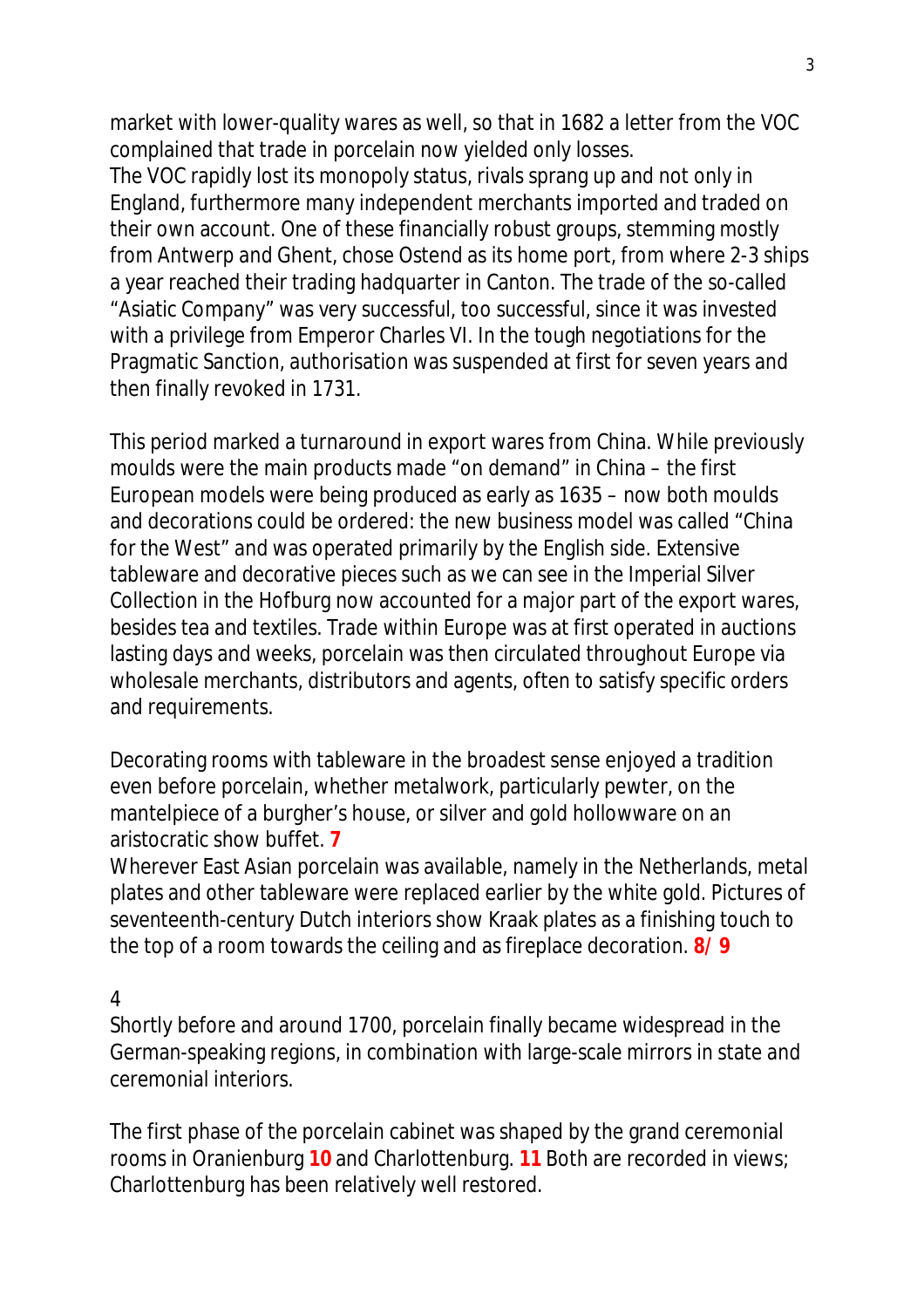A photograph from the late nineteenth century gives us an excellent view of the Baroque porcelain cabinet of Charlottenburg. **12/13** A whole number of such rooms arose at this time, the majority of which have not survived and had to make way for modernisation shortly after being created. Large plates dominate in both rooms, which are attached to the wall in rows

above and next to each other in accordance with the architecture.

Two Viennese cabinets from after 1700 follow this fashion, one in the Schönborn summer palace of 1715 – likewise preserved solely in an engraving **14** – and at the same time in the Palais Harrach. **15**

The album "Schönbornsche Schlösser und Gärten in Wien und Niederösterreich" (Schönborn Palaces and Gardens in Vienna and Lower Austria) is preserved in the Wien Bibliothek im Rathaus (Vienna Municipal Library); it is by an unknown artist, who more or less exactly reproduces the "porcelain and mirror cabinet in the garden near Vienna". **16** At first glance, the observer cannot quite credit that the objects are of Chinese porcelain, the decorations seem too schematic. **17** But this is the very strength of the graphic rendering – the octagonal decorations of the Kraak plates are excellently characterised. **18**

As far as I know we have no documentation at all of the Hofburg's "Indianische Kabinett" of 1702 designed by Johann Bernhard Fischer von Erlach for Leopold I, nor of one set up in 1713.

We unfortunately do not know what the Hofburg cabinet of 1702 looked like. Following the fashion of the time, we shall probably be correct in assuming that large plates were likewise used as dominating decorative element. Such Kraak plates of Habsburg provenance are in the MAK Asia Collection. **19** We cannot prove of course whether they came from one of the porcelain cabinets, but it might be possible

Here we might mention the porcelain room in Eggenberg Palace in Graz **20**, which being created in its present form around 1760 most probably derives in its arrangement from an earlier room – an assumption based on the fact that Johann Seyfried von Eggenberg acquired a great number of exotic treasures already in the late seventeenth century. The porcelain pieces now on show are of Chinese and Japanese origin from the time around 1700 (Kangxi Period). **21** The second "type", if we may call it this, is not so much dominated by porcelain as by large mirrors – probably much more valuable than Asian porcelain, which was glutting the market. The new technical process discovered in the late seventeenth century in France using mercury and tin enabled the manufacture of large mirrors; the Galerie des Glaces in the Palace of Versailles set up in 1678-1686 became a model for many other mirrored rooms.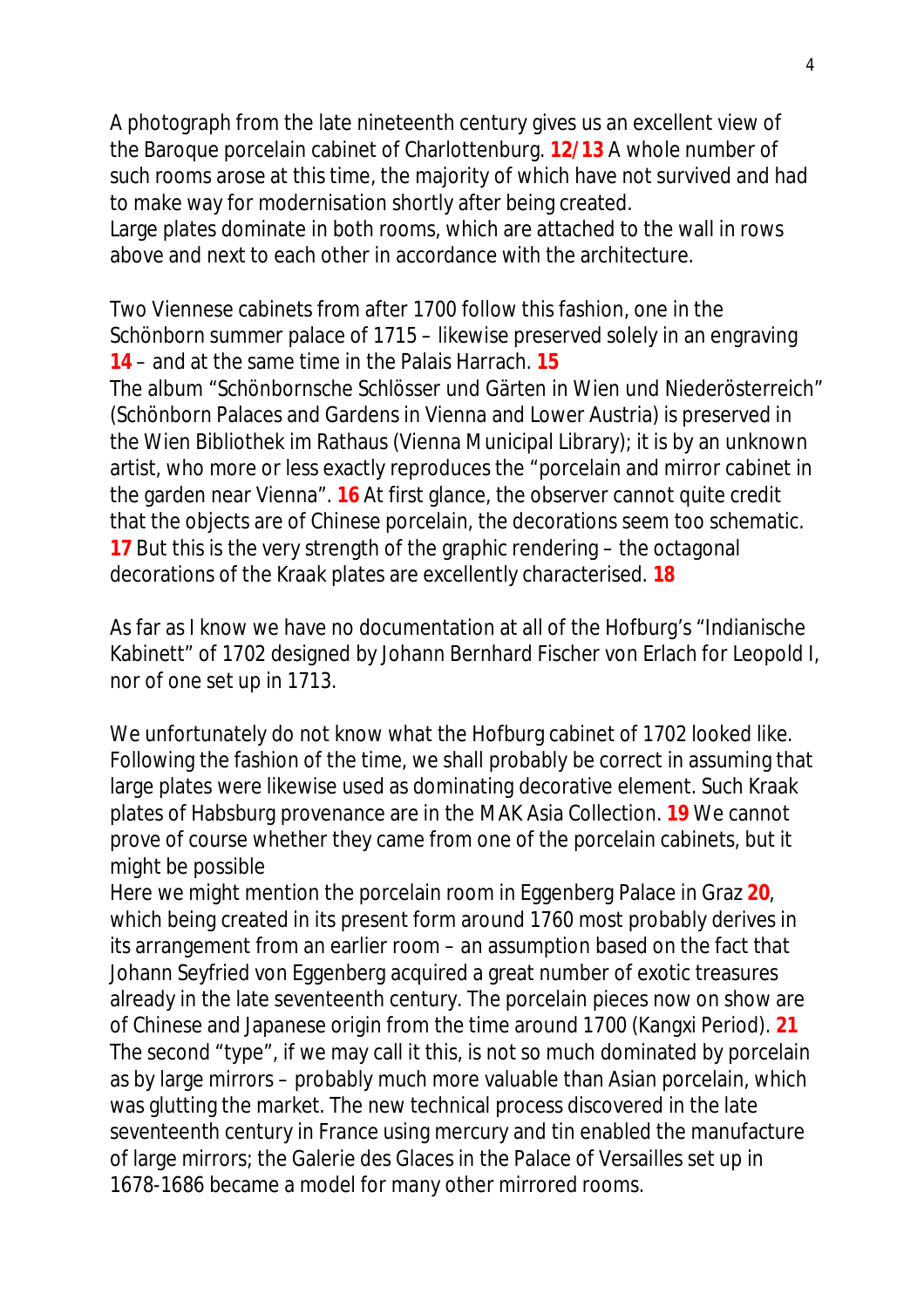In 1708 Prince Eugene commissioned such a mirror cabinet to be installed in his City Palace in Vienna, which, as Helmut Lorenz has shown, was of great significance and exemplary for the Central European region.

A drawing by Salomon Kleiner informs on its appearance. **22** A small room with only one window is brightened by large-format mirrors, the golden wall **23** decoration acts as mirror frame, the filigree wall decoration subtly blends in with the porcelain frugally displayed on consoles. This creates a unified composition of porcelain and golden relief decoration. **24**

As with the Schönborn cabinet, we are of course curious about the porcelain installed here, and the answer is easier this time: besides typical Chinese forms, there are eye-catching features such as hexagonal covered vases **25**, a Japanese form from the time around 1680-1700 with colourful figural decoration. Porcelain from the Kakiemon workshop near Arita was much in demand at royal European courts and correspondingly expensive. Hence contemporary porcelain was used and not, as so often, older, large-scale porcelain. Maria Theresa had this room transferred to the Lower Belvedere in 1753, where it is still preserved today.

As mentioned at the beginning, around 1742 Maria Theresa started reorganising diverse residences, renovating rooms, also exchanging objects from one building to another.

In Hetzendorf Palace the Chinese salon **26/27** was installed from 1742-45, with all-round panelling and decorative elements of lacquered panels and – with relatively frugal placement – steatite figures **28**, no porcelain! Such figures came from China and were evidently much treasured for their vitality. Steatite, also called soapstone, is of low hardness and is easy to carve. Since it is mixed with other minerals it occurs in many nuances of colour, a perfect opportunity for a skilful carver. This room shows a very distinct change in style and taste as a successor to Prince Eugene's cabinet. Instead of the overwhelming profusion of porcelain, the small figures are subordinated in optics and colour to the golden rococo ornament.

Such figures were produced in the period after 1700 and brought to Europe in great quantities; we find individual pieces in the collections of the Federal Museums; they were often acquired from art dealers, which unfortunately obscures their provenance.

## 5

At the same time – 1742-46 – Schönbrunn went through the first major reconstruction phase, and was altered yet again in another building phase around 1760.

Originating in this period was the preserved Chinese cabinet, the focus of these observations. **29**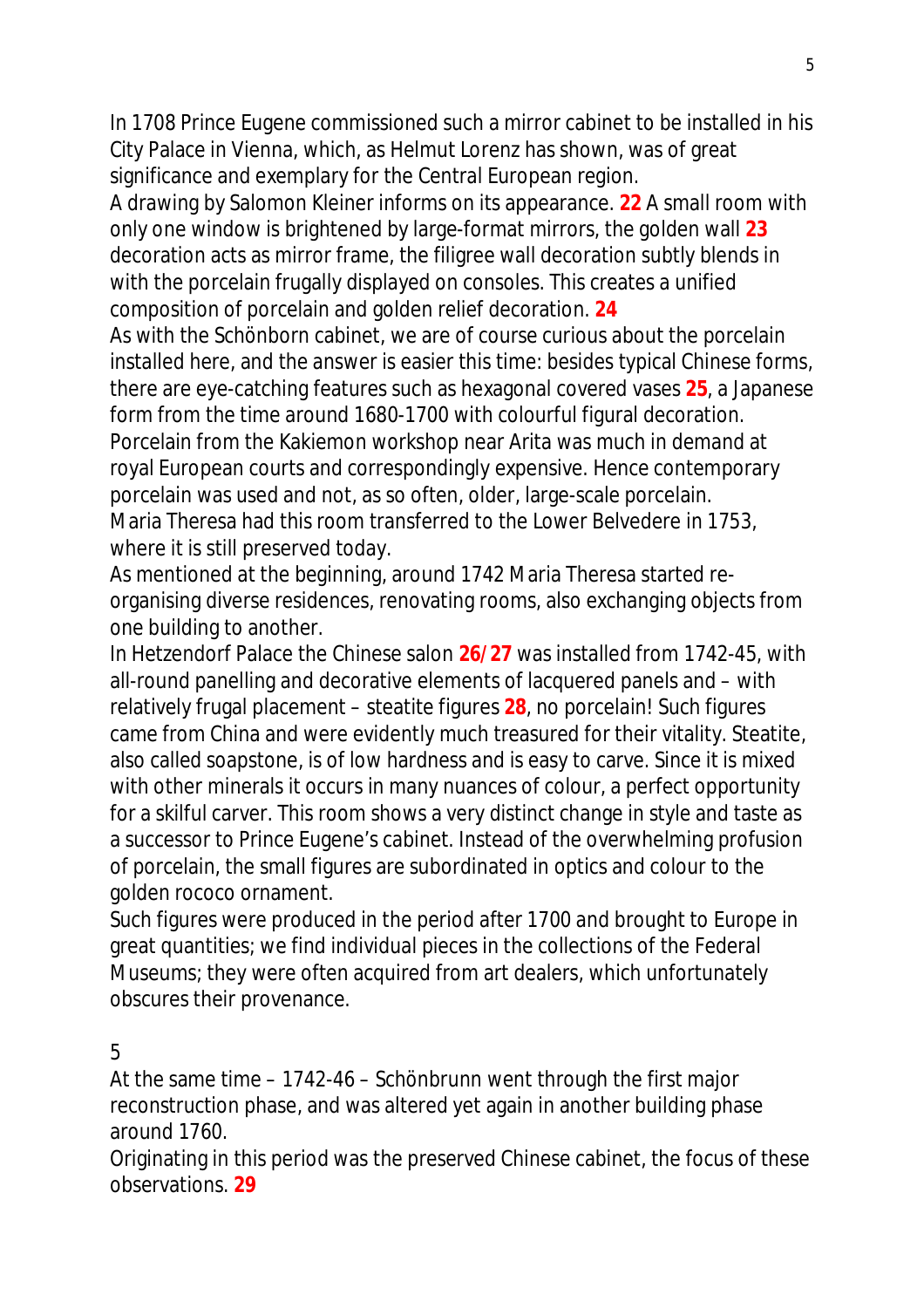If we compare the Schönbrunn cabinet with the Golden Cabinet transferred to the Belvedere **30**, we are of course immediately struck by an aesthetic correlation.

The spatial impression is dominated by spacious mirrored areas; however, the wealth of forms is limited, and narrow lacquered panels are set in between. Mirrors and lacquered panels are framed by golden ornaments with pedestals, providing a support for blue-and-white porcelain objects.

The painter Franz Heinrich **31** produced a watercolour more or less exactly a hundred years after the room was created; thus we cannot say for sure that it shows the 1760 status. But: the picture is so exact that we can precisely identify porcelain objects that are still in existence. And it shows a uniform spatial composition that leaves nothing to chance. Both in furnishings and porcelain arrangement there was a designing hand.

An attempt at dating indicates Chinese porcelain from the period between around 1700 to 1730; the two hexagonal fireplace vases at the side of the console table resplendently supplement the wall decorations – they also derive from the time shortly after 1700.

Hence historical material was used, no longer quite modern; the individual vessel forms were no longer existent in sufficient numbers. Therefore a symmetrical arrangement can be identified only by each mirror frame or lacquered panel.

The introduction of photography consolidates the documentation of this room. A photo by Raimund Freiherr (Baron) Stillfried (1839-1911) **32** dated shortly before 1887, probably 1885, documents an appearance of the room's **accoutrements** that is still very uniform.

However, a further photo by Josef Wlha (1842-1918) prior to 1901 **33** shows a new arrangement that completely altered the traditional placement of the blue-and-white porcelain. Why did this happen?

Thus, in the period between 1885 and 1900, an existing concept was totally destroyed; **34** against all tradition, porcelain works from Asia and Europe were intermixed, the uniform blue tone became polychrome, lacquer works were added.

Further changes can be identified in a photo from 1911. **35**

A remarkable feature is that one piece of porcelain is missing, **36** therefore we can detect a wire nail, a screw, which evidently even then "secured" the Schönbrunn porcelain. But this was such a botched-up job that we may justifiably assume that many porcelain works were destroyed in the process. **37** Is this the reason that those responsible had to mix in non-appropriate porcelain?